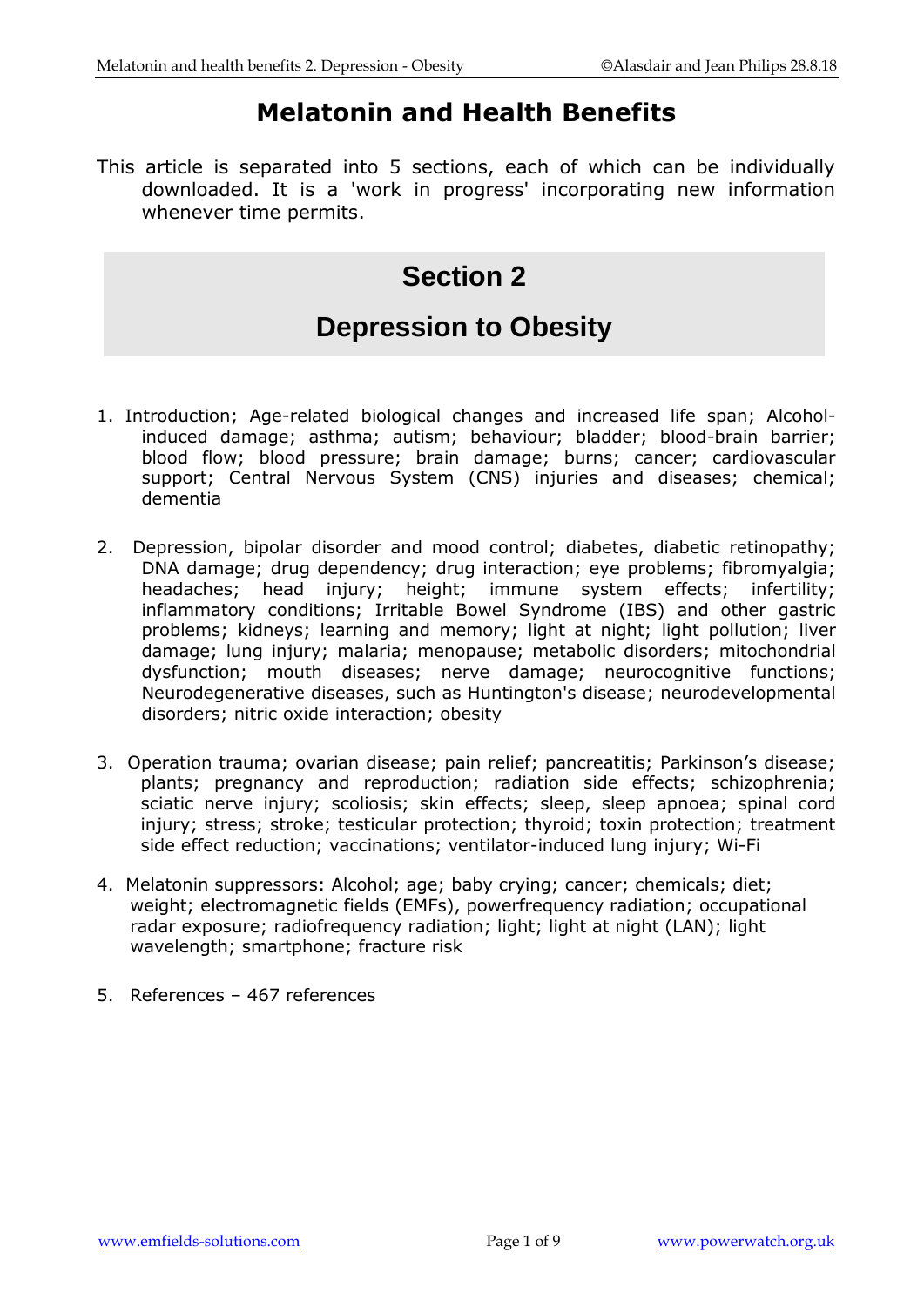#### **Depression, bipolar disorder and mood control**

Serotonin, from which melatonin is derived, is involved in mood control and changes in melatonin levels may be the mechanism underlying the links between EMFs and chronic fatigue, depression and suicide. Akpinar [\(2008\)](http://www.ncbi.nlm.nih.gov/pubmed/18848732) found that nocturnal melatonin levels of people with major depression and multiple sclerosis, were significantly lower than those with multiple sclerosis but without accompanying depression.

The occurrence of disturbed sleep is one of the principal diagnostic criteria for major depressive disorder (MDD). There is evidence of reciprocity between the two conditions such that, even in the absence of current depressive symptoms, disturbed sleep often predicts their development. It has been suggested that the recently introduced novel melatonin agonist has been very effective in improving the mood of depressed patients because of its ability to improve sleep quality. The use of melatonin is a promising treatment for depression (Rahman [2010,](http://www.ncbi.nlm.nih.gov/pubmed/20044310) Pandi-Perumal [2009,](http://www.ncbi.nlm.nih.gov/pubmed/18609422) Serfaty [2010\)](http://www.ncbi.nlm.nih.gov/pubmed/20195158). Agomelatine, a novel melatonergic antidepressant has been shown to improve sleep in depressed patients and to have an antidepressant efficacy that is partially attributed to its effects on sleep-regulating mechanisms (Srinivasan [2009\)](http://www.ncbi.nlm.nih.gov/pubmed/19326288).

A Turkish study (Ergün [2008\)](http://www.ncbi.nlm.nih.gov/pubmed/18601918?ordinalpos=1&itool=EntrezSystem2.PEntrez.Pubmed.Pubmed_ResultsPanel.Pubmed_RVDocSum) found that the co-administration of the antidepressant imipramine together with melatonin was better than either separately at ameliorating the symptoms of depression, depending on dosage, and there was no interaction between the drugs.

Rats chronically exposed to short daylight or to melatonin regimen mimicking short daylight, showed anxiety- and depression-like behaviours (Ashkenazy [2009\)](http://www.ncbi.nlm.nih.gov/pubmed/19428655). It is important that exposure to daylight is part of everyone's daily rhythm, especially people who work primarily in conditions of artificial light which has a different spectrum to that of natural daylight. An antidepressant drug structurally similar to melatonin, improved sleep without causing daytime sedation, sexual or cardiac adverse effects, weight gain or discontinuation syndromes (Dubovsky & Warren [2009\)](http://www.ncbi.nlm.nih.gov/pubmed/19758108).

Dallaspezia & Benedetti [\(2009\)](http://www.ncbi.nlm.nih.gov/pubmed/19909672) say *"Chronotherapeutic strategies based on controlled exposures to environmental stimuli that act on biological rhythms have shown good efficacy in the treatment of illness episodes".*

Melatonin improved concentration, focus & memory, but primarily reduced the levels of depression and anxiety (Arushanian [2012\)](http://www.ncbi.nlm.nih.gov/pubmed/23240152). The authors stated *"Shifts in the psychoemotional state were more pronounced than changes in the cognitive functions."*

Lewy [\(2009\)](http://www.ncbi.nlm.nih.gov/pubmed/19909668) in a recent review, also acknowledges that many, if not all, mood disturbances have a circadian misalignment component of the phase-delay type, which can be treated with bright light in the morning and/or low-dose melatonin in the evening.

## **Diabetes**

An experiment by Gül [\(2008\)](http://www.ncbi.nlm.nih.gov/pubmed/18650666?ordinalpos=1&itool=EntrezSystem2.PEntrez.Pubmed.Pubmed_ResultsPanel.Pubmed_RVDocSum) found that the administration of melatonin reduced corneal injury in diabetic rats. Kedziora-Kornatowska [\(2009\)](http://www.ncbi.nlm.nih.gov/pubmed/19317795) found an improvement of antioxidative defense after melatonin supplementation in people with non-insulin dependent diabetes mellitus (NIDDM), and suggest melatonin supplementation as an additional treatment for the control of diabetic complications, especially in the elderly.

A diabetic woman, treated with phototherapy, which increased her melatonin secretion, required less insulin (Nieuwenhuis [2009\)](http://www.ncbi.nlm.nih.gov/pubmed/19760569).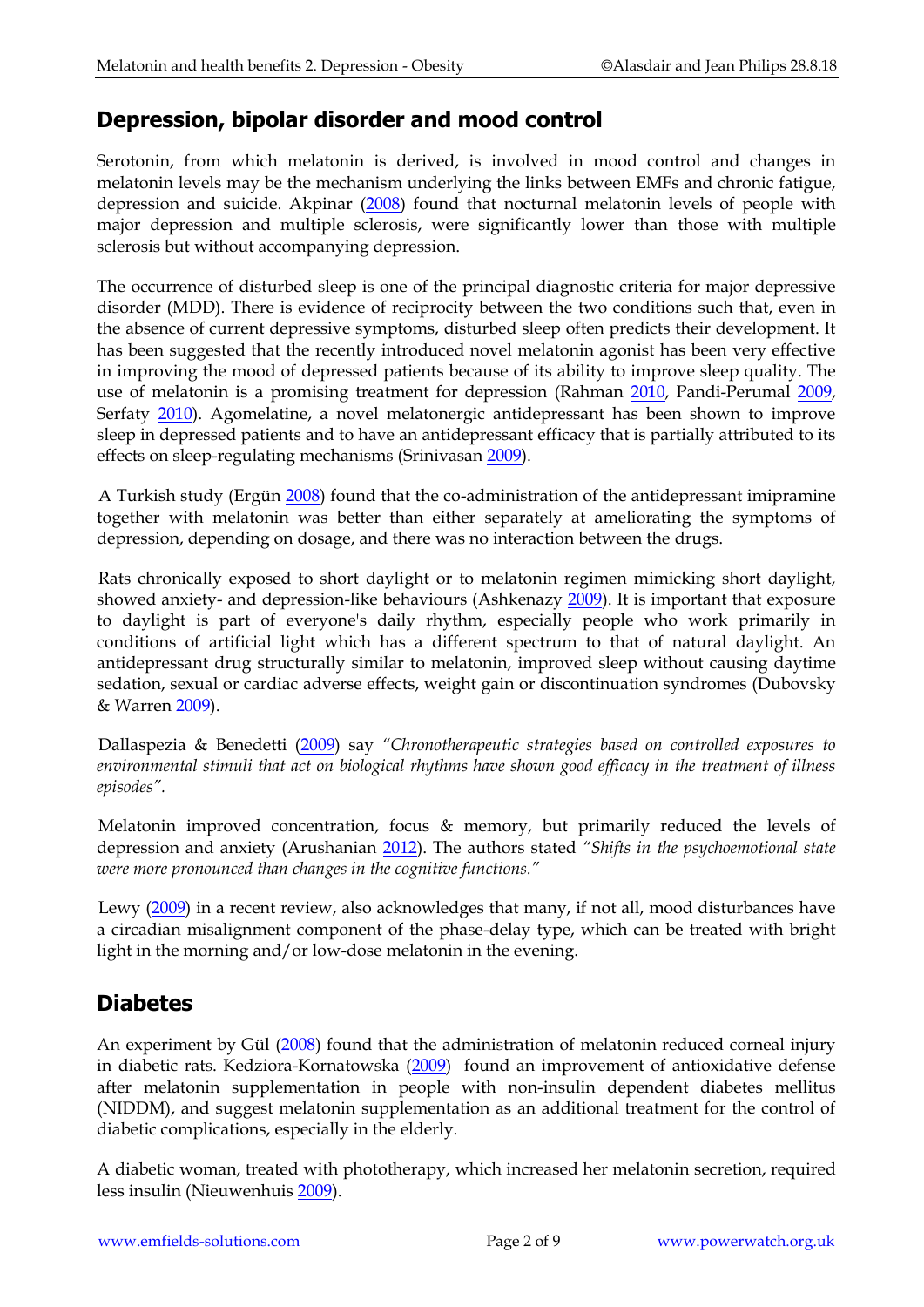A low dose of melatonin was found to be effective in reducing hepatic oxidative stress in diabetes (Shaker [2009,](http://www.ncbi.nlm.nih.gov/pubmed/20119817) GG Korkmaz [2012\)](http://www.ncbi.nlm.nih.gov/pubmed/23217563).

The increase in free radical production and the inhibition of antioxidant activity in diabetes were both prevented by melatonin administration (Bicer [2012\)](http://www.ncbi.nlm.nih.gov/pubmed/23173626).

Agil [\(2013\)](http://www.ncbi.nlm.nih.gov/pubmed/23020082) found that oral melatonin administration improved the state of inflammation and oxidative stress which underlie the development of insulin resistance with its consequences – metabolic syndrome, diabetes and cardiovascular disease. Melatonin was found to help reduce insulin resistance in a study by Ghaisas [\(2011\)](http://www.ncbi.nlm.nih.gov/pubmed/23112392). Through modulation in T cell responses, Ren [\(2017\)](https://www.ncbi.nlm.nih.gov/pubmed/28152213) found that melatonin exerts beneficial effects in various inflammatory diseases, such as Type 1 diabetes, systemic lupus erythematosus and multiple sclerosis.

#### **Diabetic retinopathy**

Melatonin can stimulate cellular signalling pathways that are protective against retinal injury during diabetic retinopathy (Jiang [2012\)](http://www.ncbi.nlm.nih.gov/pubmed/23226532).

#### **DNA damage**

Melatonin prevents DNA damage (Tajes-Orduňa [2009\)](http://www.ncbi.nlm.nih.gov/pubmed/19196437).

## **Drug dependency**

In an experiment on morphine-induced conditioned 'place preference' in mice, injected melatonin was found to reverse the effect (Han [2008\)](http://www.ncbi.nlm.nih.gov/pubmed/18706407?ordinalpos=1&itool=EntrezSystem2.PEntrez.Pubmed.Pubmed_ResultsPanel.Pubmed_RVDocSum).

## **Drug interaction**

Kidney damage is a major complication of acetaminophen (APAP), a widely used analgesic and antipyretic drug. Ilbey [\(2009\)](http://www.ncbi.nlm.nih.gov/pubmed/19117117?ordinalpos=1&itool=EntrezSystem2.PEntrez.Pubmed.Pubmed_ResultsPanel.Pubmed_DefaultReportPanel.Pubmed_RVDocSum) found that administration of melatonin protected against APAPinduced kidney damage.

The effect of a cancer suppressor drug (Celecoxib) was enhanced when melatonin was given in combination (Orendas [2009\)](http://www.ncbi.nlm.nih.gov/pubmed/19309229).

People (in 9 European countries) were able to reduce consumption of benzodiazepines and similar drugs (with their associated adverse health effects) for the treatment of insomnia, confusion, cognitive impairment, Alzheimer's disease and cancer, when melatonin was available instead (Clay [2013\)](http://www.ncbi.nlm.nih.gov/pubmed/23114457).

## **Eye problems**

In one study (Sande [2008\)](http://www.ncbi.nlm.nih.gov/pubmed/19008374?ordinalpos=1&itool=EntrezSystem2.PEntrez.Pubmed.Pubmed_ResultsPanel.Pubmed_DefaultReportPanel.Pubmed_RVDocSum), melatonin was found to prevent the clinical, biochemical, histological, ultrastructural and functional consequences of experimental uveitis (inflammation of the interior of the eye). Melatonin prevented and reversed the effect of ocular hypertension on retinal function, thus offering to be a promising resource in the management of glaucoma (Belforte [2010\)](http://www.ncbi.nlm.nih.gov/pubmed/20374442). Melatonin is able to relieve intraocular pressure (Musumeci [2013,](http://www.ncbi.nlm.nih.gov/pubmed/23078856) Martínez-Águila [2013\)](http://www.ncbi.nlm.nih.gov/pubmed/23270715).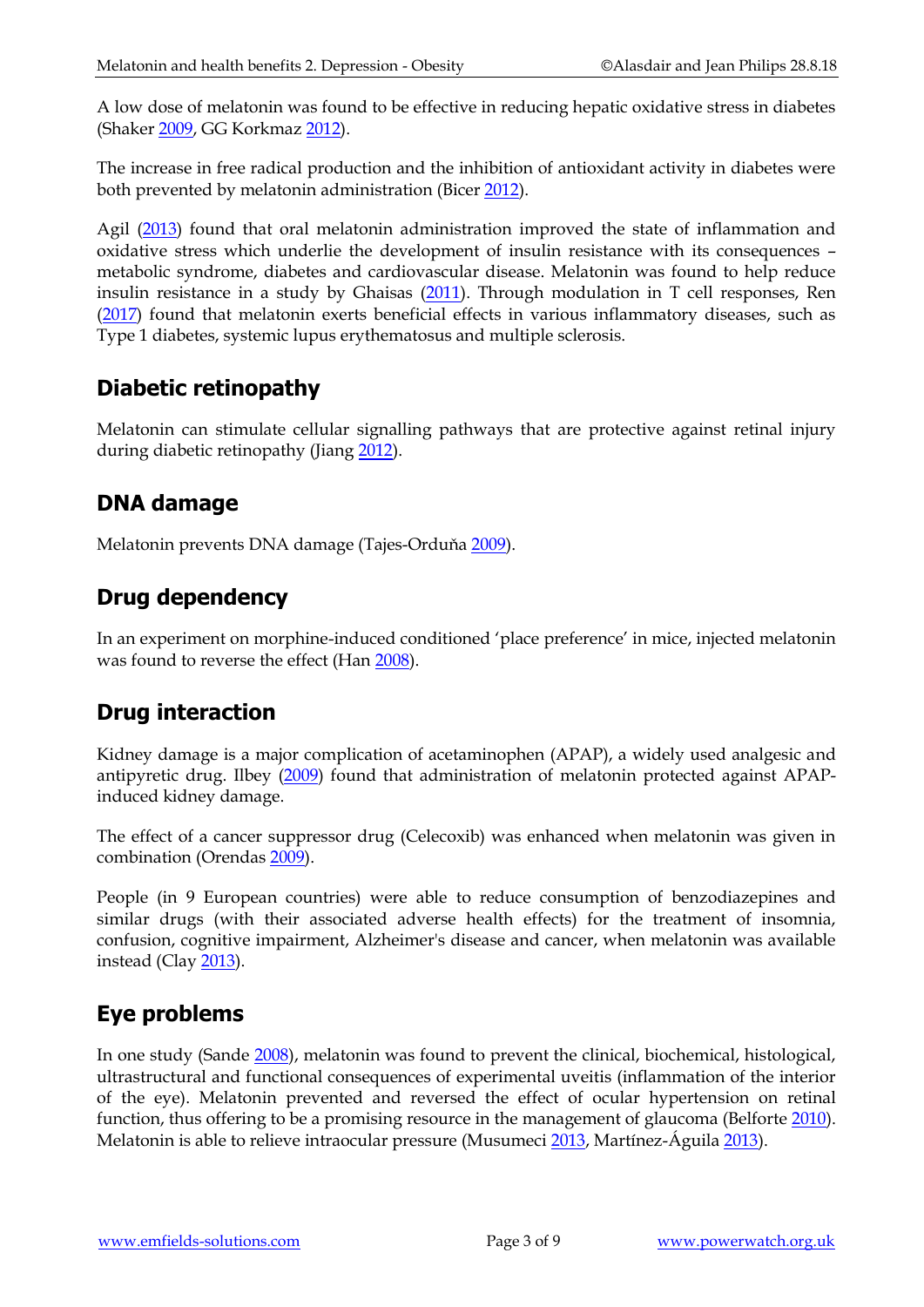Oral melatonin premedication for patients undergoing undergoing cataract surgery under topical anesthesia was found by Ismail & Mowafi [\(2009\)](http://www.ncbi.nlm.nih.gov/pubmed/19299777) to provide anxiolytic effects, enhanced analgesia and decreased intraocular pressure resulting in good operating conditions.

Melatonin had a protective effect on retinal pigment cells against induced oxidative damage. The mechanism possibly involved reinforcing the cell viability, strengthening the activity of antioxidase, and reducing apoptosis (Xu 2009). In a study by Ozguner [\(2006\)](http://www.ncbi.nlm.nih.gov/pubmed/16317515) melatonin reduced retinal oxidative stress after long-term exposure to 900 MHz emitting mobile phone.

Melatonin protected against retinopathy in premature animals (Kaur [2013\)](http://www.ncbi.nlm.nih.gov/pubmed/23113620).

Melatonin supplementation seems to have protective effects on the oxidant system, following lens injury after WiFi exposure (Tök [2014\)](http://www.ncbi.nlm.nih.gov/pubmed/24492496).

#### **Fibromyalgia**

Fibromyalgia is a painful syndrome, that is experienced by many people as a precursor to ES. It has been suggested that melatonin supplementation may be effective in treating the pain associated with fibromyalgia, as well as addressing the sleep problems common in this syndrome (Reiter [2007\)](http://www.ncbi.nlm.nih.gov/pubmed/17894923?ordinalpos=28&itool=EntrezSystem2.PEntrez.Pubmed.Pubmed_ResultsPanel.Pubmed_RVDocSum).

#### **Headaches**

Melatonin was found to decrease the number of headaches suffered by children. In 14 out of 21 children headaches had reduced by 50% and 4 children had had no headaches at all after 3 months (Miano [2008\)](http://www.ncbi.nlm.nih.gov/pubmed/18810607).

## **Head injury**

Melatonin was found to reduce brain oedema thus having a neuro-protective effect on secondary brain damage following head injury (Ismailoglu [2012\)](http://www.ncbi.nlm.nih.gov/pubmed/23208906).

## **Height**

The height of Japanese adolescents was found to be inversely correlated with the distribution of day length at a light intensity greater than 4,000 lux (Yokoya [2012\)](http://www.ncbi.nlm.nih.gov/pubmed?term=23227226). Day length was thought to affect height by affecting the secretion of melatonin, which inhibits sexual and skeletal maturation, which induces increases in height. Exposure to light intensity greater than 4,000 lux appears to be the threshold at which light intensity begins to affect the melatonin secretion of people who spend much of their time indoors.

#### **Immune system effects**

While it is clear that melatonin interacts with the immune system (Arushanian [2002,](http://www.ncbi.nlm.nih.gov/sites/entrez?cmd=Retrieve&db=pubmed&dopt=AbstractPlus&list_uids=12596522) Carrillo-Vico [2005\)](http://www.ncbi.nlm.nih.gov/sites/entrez?cmd=Retrieve&db=pubmed&dopt=AbstractPlus&list_uids=16217132), the details of those interactions are unclear, although a review by Carrillo-Vico [\(2013\)](https://www.ncbi.nlm.nih.gov/pubmed/23609496) concluded that melatonin was an immune buffer, acting as a stimulant under immunosuppressive conditions or as an anti-inflammatory compound in the presence of acute inflammation. Melatonin was found to be of high adaptive significance in wild animals for balancing the immunity when the body is immunocompromised by ecologically stressful conditions (Gupta & Haldar [2013\)](https://www.ncbi.nlm.nih.gov/pubmed/23059469).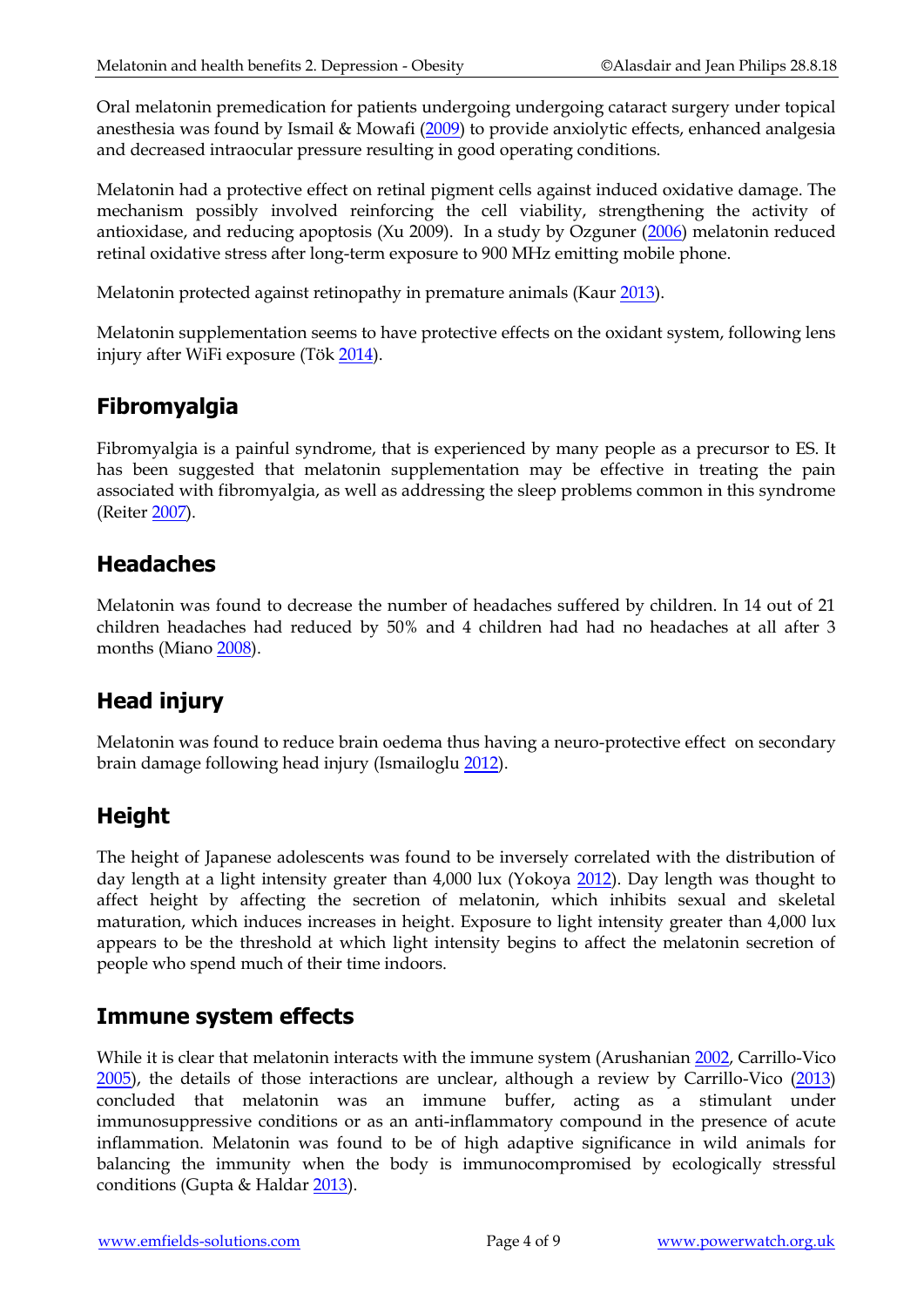There have been few trials designed to judge the effectiveness of melatonin in disease treatment. Most existing data are based on small, incomplete, clinical trials. Sirajudeen [\(2011\)](http://www.ncbi.nlm.nih.gov/pubmed/19760614) found improved immune responses and other cellular changes in chicks after melatonin was added to their water, though another study had found this was an age-dependent effect (Sharman [2008\)](http://www.ncbi.nlm.nih.gov/pubmed/20021386). Cardinali [\(2008\)](http://www.ncbi.nlm.nih.gov/pubmed/19047804) found that melatonin has the potential therapeutic value to enhance immune function in aged individuals.

Zhou [\(2009\)](http://www.ncbi.nlm.nih.gov/pubmed/19911147) found that melatonin promoted the proliferation of neonatal cord blood mononuclear cells and peripheral blood mononuclear cells and thus enhanced the lymphocyte immune system.

Sirajudeen's team felt that long-term rather than short-term administration of melatonin was more effective at reducing toxicity.

Cernysiov [\(2010\)](http://www.ncbi.nlm.nih.gov/pubmed/19946015) found that antibodies significantly decreased in mice exposed to light and daily melatonin treatment brought the antibody level back to normal.

## **Infertility**

Serum and seminal plasma melatonin levels have been found to be significantly low in infertile males (Awad [2006\)](http://www.ncbi.nlm.nih.gov/pubmed/16371109).

Microwaves from mobile phones are one of the environmental toxicants that are capable of compromising male fertility by inducing oxidative stress and apoptosis in the testes. Melatonin exerts potent antioxidant effects in the testes of rats exposed to microwaves by decreasing the intensity of oxidative stress; it also reduces DNA fragmentation (Sokolovic [2015\)](https://www.ncbi.nlm.nih.gov/pubmed/26467130).

#### **Inflammatory conditions**

It has been suggested (Maldonado [2010\)](http://www.ncbi.nlm.nih.gov/pubmed/19963060) that melatonin could exert a regulatory effect on inflammatory conditions which are mediated by mast cells.

Kara [\(2013\)](https://www.ncbi.nlm.nih.gov/pubmed/23146767) found that when periodontitis was induced, melatonin reduced the oxidative damage in the rats' periodontal tissue by inhibiting the inflammatory effects and by restoring the antioxidants.

Kadena [\(2017\)](https://www.ncbi.nlm.nih.gov/pubmed/28209510) demonstrated that melatonin regulates inflammatory responses by inhibiting specific subsets of transcription factors (TFs) by disrupting actin dynamics in the macrophage.

## **Irritable Bowel Syndrome (IBS) and other gastric problems**

The gastrointestinal tract secretes 400 times as much melatonin as the pineal gland (Bubenik [2008,](http://www.ncbi.nlm.nih.gov/pubmed/18812627) Werbach [2008\)](http://www.ncbi.nlm.nih.gov/pubmed/18616070). In animal studies, it protects against gastrointestinal ulcerations, and is effective in treating functional dyspepsia and irritable bowel syndrome. According to Bubenik, laboratory and clinical studies indicate that the utilisation of melatonin can prevent or treat pathological conditions such as oesophageal and gastric ulcers, pancreatitis, colitis, IBS and colon cancer. In a study by Konturek [\(2008\)](http://www.ncbi.nlm.nih.gov/pubmed/18812628), removing tryptophan (a dietary precursor of melatonin) from the diet of rats delayed healing of gastric ulcers.

In a review by Zhernakova & Rybnikova [\(2008\)](http://www.ncbi.nlm.nih.gov/pubmed/18494279), the authors concluded that *"taking into account melatonin properties as well as the results of numerous experiments demonstrating its ulcer-protecting effects in different ulcer models, the role of disorder in the melatonin production in the occurrence and exacerbation of DU is undoubted. There are data on the participation of melatonin in the development and clinical course of such intestinal disease as various forms of colitis, irritated bowel syndrome, and*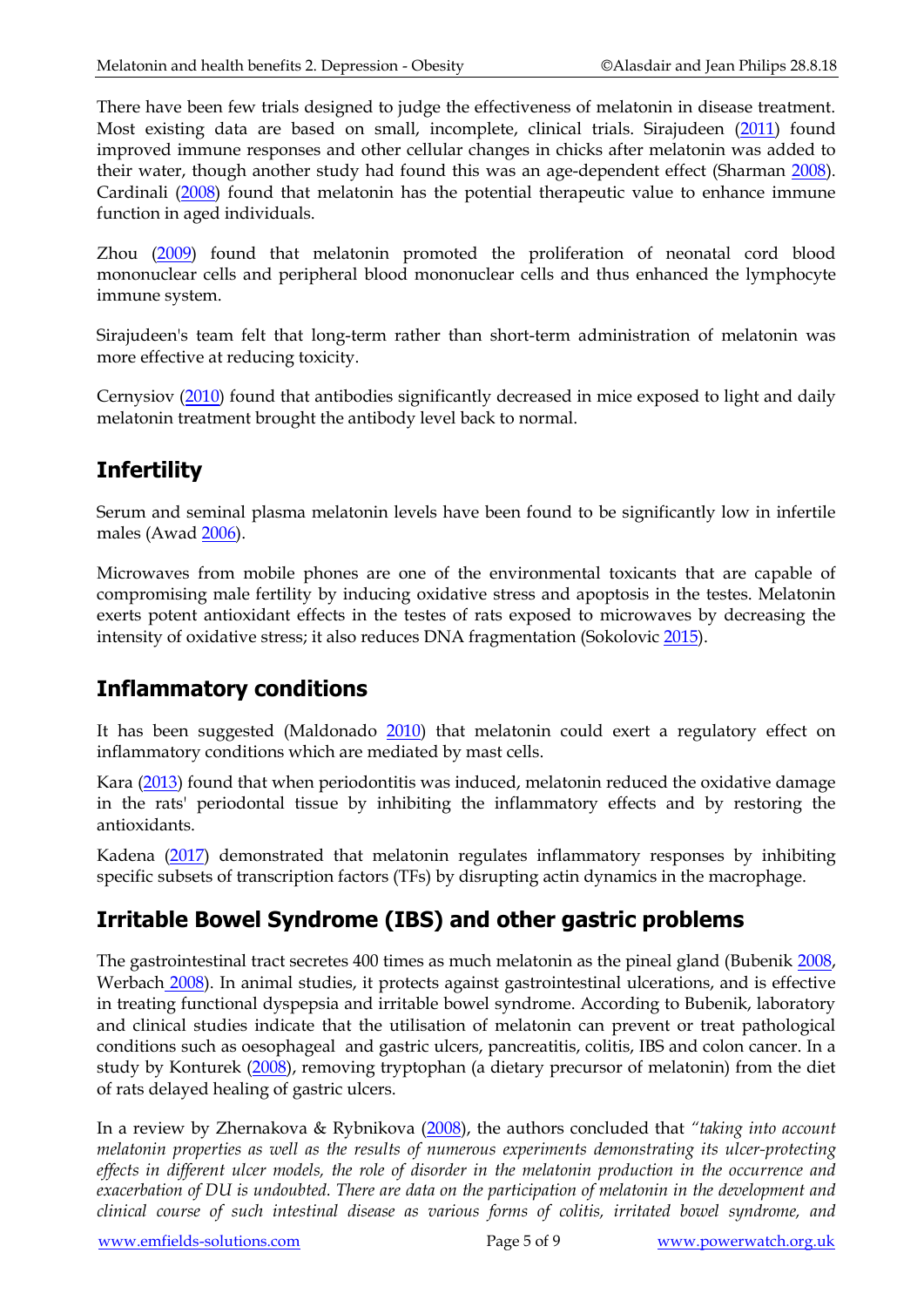*'nighttime colics'. A direct association between melatonin and carcinogenesis in the alimentary tract has been demonstrated experimentally."*

Melatonin significantly helped reduce cellular oxidative DNA damage in people with functional dyspepsia (Klupińska [2009\)](http://www.ncbi.nlm.nih.gov/pubmed/19606675).

Melatonin administration has been shown to protect against oesophageal lesions in animals.

Subjects with constipation predominant IBS secreted more melatonin than their healthy counterparts (Stepień [2009\)](http://www.ncbi.nlm.nih.gov/pubmed/19606692).

It was found that melatonin may be a promising candidate for the future research of agents that can modulate bowel motility and other IBS symptoms, in two studies by Lu [\(2005,](http://www.ncbi.nlm.nih.gov/pubmed/16268966?ordinalpos=2&itool=EntrezSystem2.PEntrez.Pubmed.Pubmed_ResultsPanel.Pubmed_RVDocSum) [2009\)](http://www.ncbi.nlm.nih.gov/pubmed/18720001).

Gastric ulceration can be induced in rats by an administration of 15% hydrogen peroxide. Mohamadin [\(2009\)](http://www.ncbi.nlm.nih.gov/pubmed/18986323) found that the administration of melatonin 30 minutes before the hydrogen peroxide reduced the development of gastric lesions. The higher the dose, the greater the reduction.

Melatonin pretreatment significantly reduced haemorrhagic lesions and decreased oesophagal lipid peroxidation aggravated by Reflux Esophagitis (RE). Melatonin's free radical scavenging properties and antioxidant effects resulted in the improvement of oesophagal defence mechanisms (Lahiri [2009\)](http://www.ncbi.nlm.nih.gov/pubmed/19067786).

Oral melatonin was found to be promising for the treatment of gastro-oesophageal reflux disease (GERD) (Pereira [2006,](http://www.ncbi.nlm.nih.gov/pubmed/16948779) Kandi[l 2010\)](http://www.ncbi.nlm.nih.gov/pubmed/20082715), also relieving epigastric pain and heartburn.

Melatonin was found to reduce gastric damage caused by treatment with NSAIDs (Maity [2009\)](http://www.ncbi.nlm.nih.gov/pubmed/19220725).

Pretreatment of jaundiced rats with melatonin protected against gastrointestinal ulceration (Moezi [2010\)](http://www.ncbi.nlm.nih.gov/pubmed/19767181).

#### **Kidneys**

Melatonin treatment had a protective effect on kidney damage induced in rats by 900 MHz phone radiation (simulating the sort of damage that can occur by attaching a mobile phone on standby to the belt) (Oktem [2005\)](http://www.ncbi.nlm.nih.gov/sites/entrez?Db=pubmed&Cmd=ShowDetailView&TermToSearch=15950073&ordinalpos=23&itool=EntrezSystem2.PEntrez.Pubmed.Pubmed_ResultsPanel.Pubmed_RVDocSum), or damage induced by radiation as a result of radiotherapy (Kucuktulu [2012\)](http://www.ncbi.nlm.nih.gov/pubmed/23098524). Ozguner [\(2005\)](http://www.ncbi.nlm.nih.gov/pubmed/16132682) found that melatonin prevented renal tubular injury by reducing oxidative stress and protected the kidney from oxidative damage induced by 900 MHz mobile phone.

Acute renal dysfunction is a frequent complication after cardiac surgery with cardiopulmonary bypass (CPB). Melatonin was effective in preventing CPB-induced renal damage (Wang Z [2009\)](http://www.ncbi.nlm.nih.gov/pubmed/19317793).

Melatonin also reduced the cortisol response to adrenocorticotropic hormone (ACTH), suggesting a direct melatonin action on the adrenal gland Campino [\(2008\)](http://www.ncbi.nlm.nih.gov/pubmed/19301769).

Donor preconditioning with melatonin protected kidney donor grafts from ischemia/reperfusion induced renal dysfunction and tubular injury (Li [2009\)](http://www.ncbi.nlm.nih.gov/pubmed/19552759).

Prenatal exposure of rat kidneys to 900 MHz EMF resulted in increased total kidney volume, and decreased the numbers of glomeruli (filtering units). Melatonin prevented adverse effects of EMFs (Uluba[y 2014\)](http://www.ncbi.nlm.nih.gov/pubmed/25084839).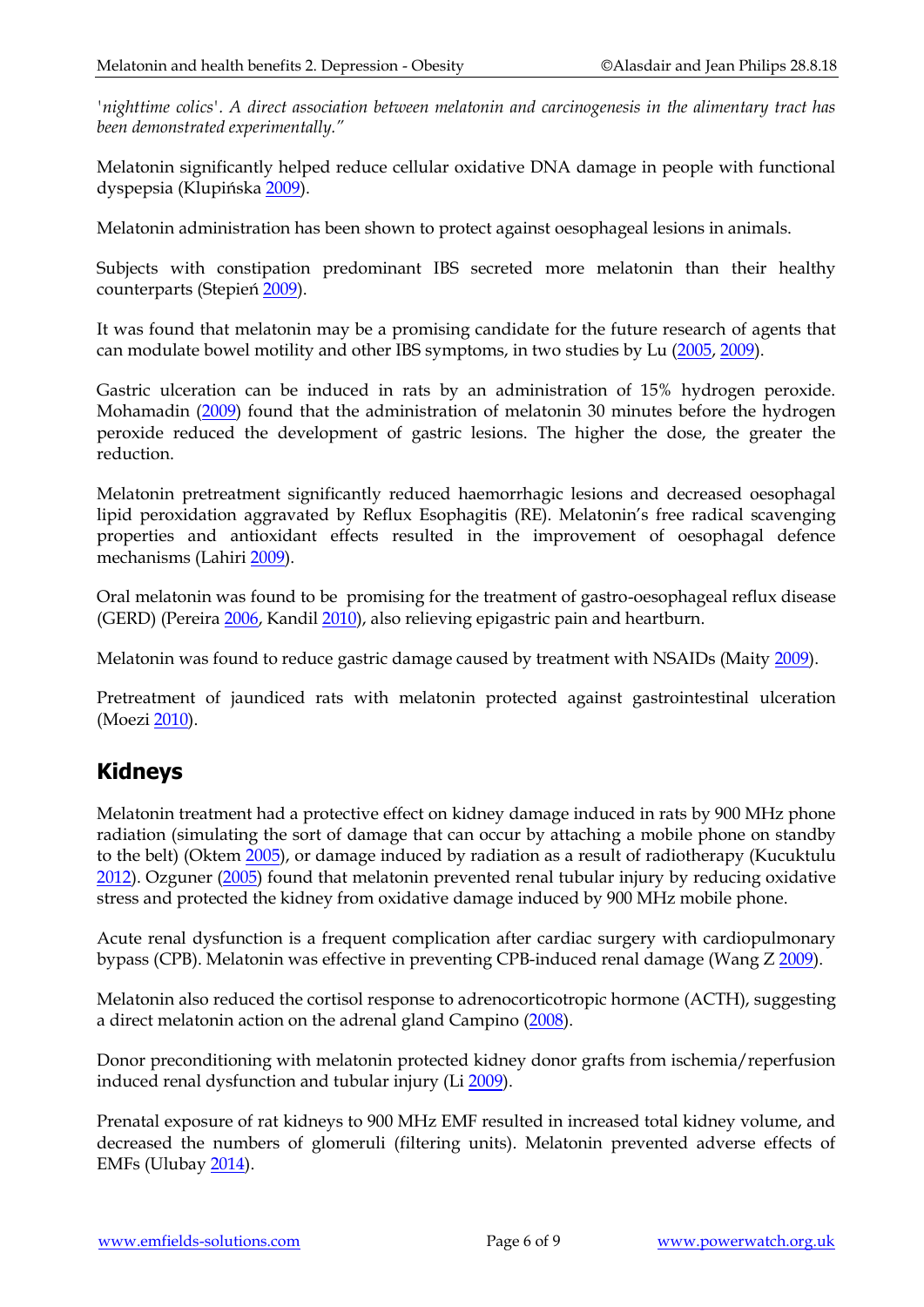#### **Learning and memory**

the combination of physical exercise and melatonin may be an effective treatment for diseases affecting the hippocampus neurogenesis, involved in learning and memory functions (J Liu [2012\)](http://www.ncbi.nlm.nih.gov/pubmed/23190173).

# **Light at Night**

The adverse effects of excessive use of artificial light at night (ALAN) are becoming increasingly evident and associated with several health problems including cancer. A putative mechanism of action involving epigenetic modifications mediated by pineal melatonin is discussed in relation to cancer prevalence (Haim & Zubidat [2015\)](https://www.ncbi.nlm.nih.gov/pubmed/25780234). Taking into account that ALAN-induced epigenetic modifications are reversible, early detection of cancer development is of great significance in the treatment of the disease.

Reduced melatonin at night is a potential physiological mechanism underlying the advanced onset of morning activity of urbanised birds (Dominoni [2013\)](http://www.ncbi.nlm.nih.gov/pubmed/24090446). Based on the pattern of melatonin secretion, the authors suggest that European blackbirds responded to light-at-night as if they were exposed to a longer day than birds kept under dark nights.

## **Light pollution**

The International Agency for Research on Cancer (IARC) has ruled that *"shift-work that involves circadian disruption is probably carcinogenic to humans"* (Group 2A). Light-at-night disrupts the circadian rhythm and suppresses nocturnal production of melatonin. Constant light was found to accelerate age-related switch-off of the oestrous function (in female rats), induced the development of metabolic syndrome and spontaneous tumour development, and shortened the life span in both male and female rats. Melatonin given in nocturnal drinking water prevented the adverse effects of constant light (Anisimov [2012\)](http://www.ncbi.nlm.nih.gov/pubmed/23237593).

## **Liver damage**

The rhythm of melatonin secretion and its blood level changes in cirrhotic patients. The elevated melatonin blood levels both at night and day may account for some of the clinical manifestations of hepatic encephalopathy (Chojnack[i 2013\)](http://www.ncbi.nlm.nih.gov/pubmed/23190028).

Melatonin was found to protect against damage to the liver induced by interrupted blood flow (Li [2008\)](http://www.ncbi.nlm.nih.gov/pubmed/19109875), by carbon tetrachloride in rats (Hong [2009\)](http://www.ncbi.nlm.nih.gov/pubmed/19322917), and acetaminophen overdose (Liang [2012\)](http://www.ncbi.nlm.nih.gov/pubmed/23272189). It was also found to protect against burn-induced liver damage (Bekyarova [2012\)](http://www.ncbi.nlm.nih.gov/pubmed/23058009). Melatonin reduces liver damage by decreasing oxidative stress (Aktas [2014,](http://www.ncbi.nlm.nih.gov/pubmed/23095487) Kireev [2013\)](http://www.ncbi.nlm.nih.gov/pubmed/23220161). Melatonin also reduced oxidative stress and inflammation in the liver due to aging (Kireev [2008\)](http://www.ncbi.nlm.nih.gov/pubmed/18573161).

A high dose of melatonin was found to have an antiproliferative effect on hepatoma cells (Ozdemir [2009\)](http://www.ncbi.nlm.nih.gov/pubmed/19507660). Used together with Doxorubicin, hepatoma cell growth was inhibited and the combination induced cell apoptosis (Fan [2010\)](http://www.ncbi.nlm.nih.gov/pubmed/20333787).

Melatonin reduced apoptosis and necrosis in severe acute pancreatitis (Ni [2008\)](http://www.ncbi.nlm.nih.gov/pubmed/19080501).

# **Lung injury**

Melatonin possesses a protective effect on lung tissues during acute lung injury (Yip [2013\)](http://www.ncbi.nlm.nih.gov/pubmed/23110436) through scavenging free radicals (Pan [2009\)](http://www.ncbi.nlm.nih.gov/pubmed/19693467) and inhibiting the activation of nuclear factor-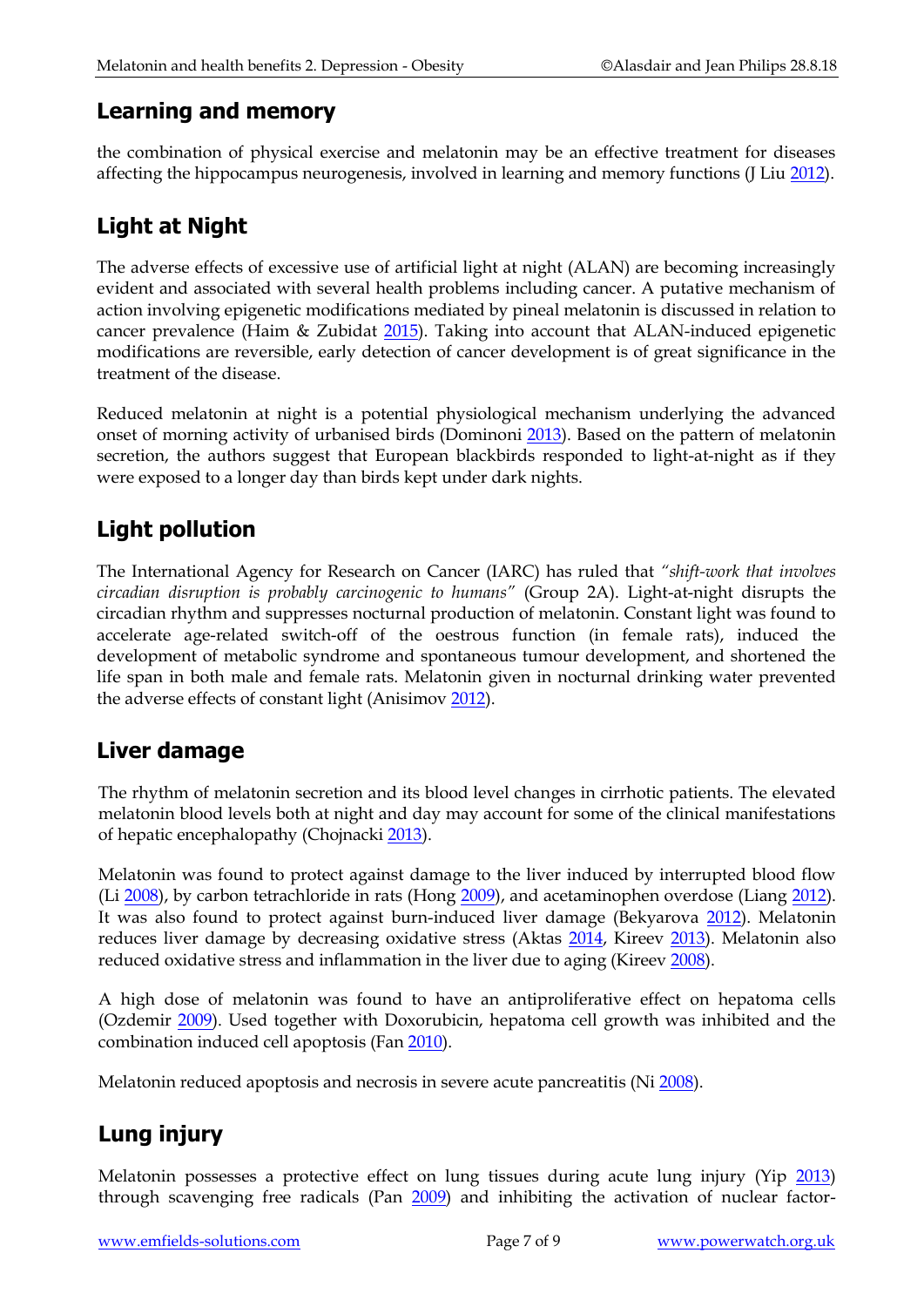KappaB (Zhang [2008\)](http://www.ncbi.nlm.nih.gov/pubmed/18926072). Melatonin also protected from lung injury after pancreatitis was induced in experimental rats (Huai [2012\)](http://www.ncbi.nlm.nih.gov/pubmed/23049224).

A study by Jang [\(2013\)](https://www.ncbi.nlm.nih.gov/pubmed/23046278) found that melatonin reduces radiation-induced lung injury through the reduction of oxidative stress which increased following lung irradiation.

#### **Malaria**

Melatonin has been found to have a two-pronged effect on malaria development. Firstly melatonin agonists can prevent the maturation of the parasites responsible for malaria, and melatonin administration at high dosages can be used to inhibit apoptosis and liver damage resulting from the oxidative stress in malaria (Srinivasan [2010\)](http://www.ncbi.nlm.nih.gov/pubmed/20025640).

#### **Menopause**

Oxidative stress has been proposed to explain the biological side effects of experimental menopause. Melatonin prevented Oxidative stress in ovariectomized rats (Dilek [2010\)](http://www.ncbi.nlm.nih.gov/pubmed/20140668).

#### **Metabolic disorders**

The melatonin effect mediated by haemoglobin-oxygen affinity change may be used for the correction of metabolic disorders and the improvement of the body's resistance to low environmental temperature (Hlutkin & Zinchuk [2008\)](http://www.ncbi.nlm.nih.gov/pubmed/18930873).

#### **Mitochondrial dysfunction**

Mitochondrial dysfunction is one of the main causative factors in a wide variety of complications such as neurodegenerative disorders, ischemia/reperfusion, aging process, and septic shock. Melatonin, the pineal gland hormone, is selectively taken up by mitochondria and acts as a powerful antioxidant, regulating the mitochondrial bioenergetic function (Sharafati-Chaleshtori [2017\)](https://www.ncbi.nlm.nih.gov/pubmed/28400824). The high levels of melatonin produced by mitochondria and chloroplasts are used to protect these important cellular organelles against oxidative stress and preserve their physiological functions (Tan [2013\)](https://www.ncbi.nlm.nih.gov/pubmed/23137057). The superior beneficial effects of melatonin in both mitochondria and chloroplasts have been frequently reported.

#### **Mouth diseases**

Melatonin, which is released into the saliva, may play a role in protecting the oral cavity (periodontal diseases, herpes viral infections and Candida, oral ulcers and oral cancer) from tissue damage caused by oxidative stress (Gómez-Moreno [2010,](http://www.ncbi.nlm.nih.gov/pubmed/19682319) Srinath [2010\)](http://www.ncbi.nlm.nih.gov/pubmed/20151807). Melatonin levels were low in diseased periodontal tissues, and lowest in the aggressive periodontitis group (Almughrabi [2013\)](http://www.ncbi.nlm.nih.gov/pubmed/23033974).

## **Nerve damage**

Melatonin was found to offer significant protection against nerve damage in a study of induced sciatica in rats (Dagliogl[u 2009\)](http://www.ncbi.nlm.nih.gov/pubmed/19701868).